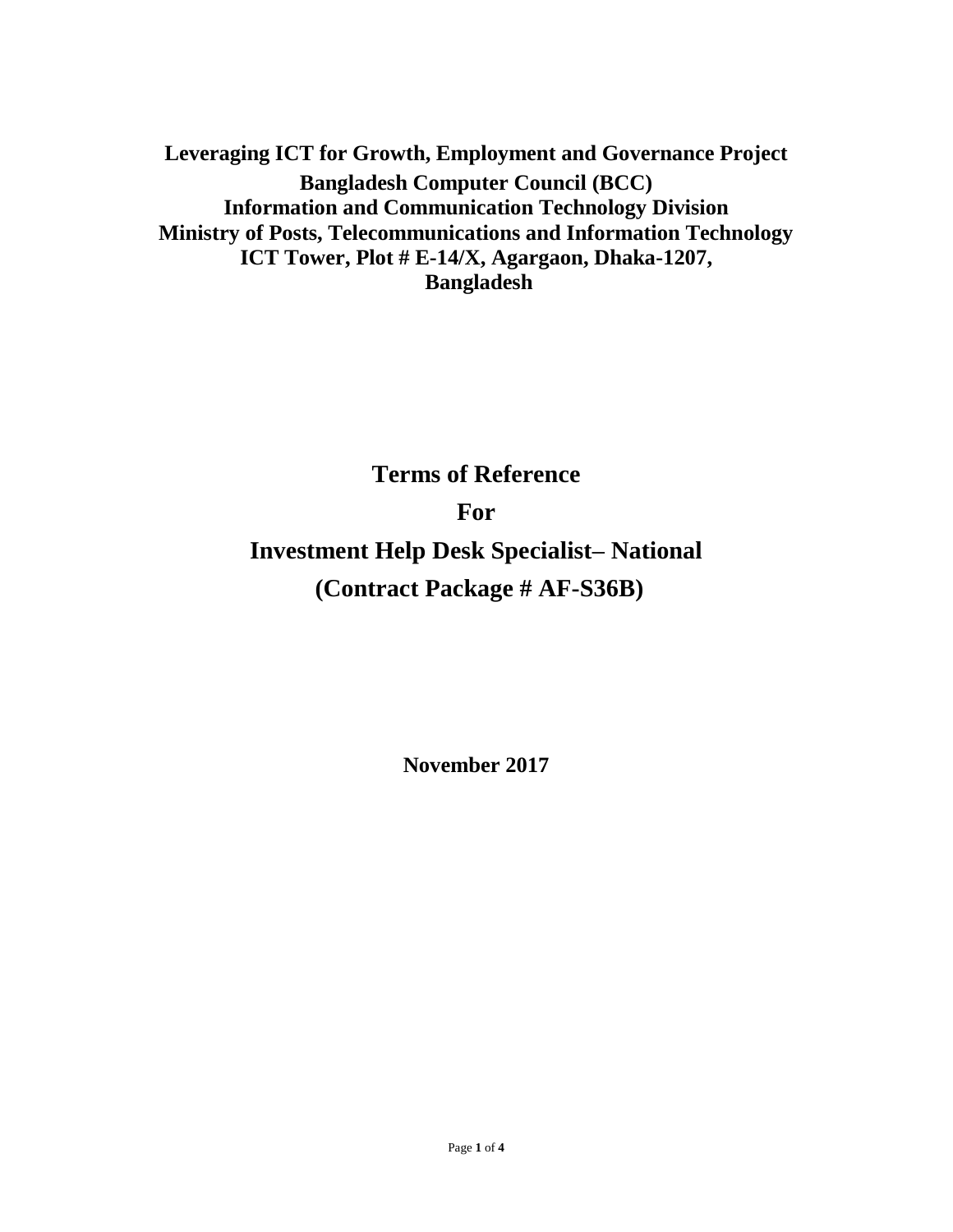# **Terms of Reference (TOR) For Investment Help Desk Specialist – National (Contract Package # AF-S36B)**

## **1. Back Ground**

Bangladesh Computer Council (BCC), an organization of Information & Communication Technology Division, Ministry of Posts, Telecommunications and Information Technology has received additional financing from the World Bank toward the cost of the Leveraging ICT for Growth, Employment and Governance (LICT) Project (IDA credit no.: 5911-BD) and intends to apply part of the proceeds for payment of services related to Consultancy for Investment Help Desk Specialist.

The project consists of three components: (i) IT/ITES Industry Development, (ii) E-Government and (iii) Project Management Support.

The project development objectives are to: (i) Catalyze the growth of Bangladesh's IT/ITES industry for employment creation and export diversification; and (ii) Strengthen IT/ITES facilities, policies, standard and guidelines for public sector modernization.

### **2. Objective of the Assignment**

The objective of the consultancy is to provide quality support to BCC to facilitate the process of investment by Foreign Investors brought in through the IT/ITES Promotion and CEO Outreach Programs. The Consultant will maintain liaison with the BIDA, RJSC, Bangladesh Bank, and any other Government body involved in the FDI process and help the Foreign Investors set up operations in Bangladesh by facilitating the process. The Consultant will also support existing Foreign Investors in IT in facilitating communication with the different Government Bodies for scaling up. The Consultant will also assist in the set up of a Digital Promotion Agency that will take over the above-mentioned activities in a larger scale beyond the LICT project.

### **3. Scope of Services**

The Specialist will function as the main liaison person, and point of contact for IT/ITES investment stakeholders in BCC. He/she be responsible for the following:

- Maintaining an email address, phone number, social media and web presence dedicated to Foreign Investment Help purpose; in case of information required from other organization collect the information and share with the requestor. Proactively promote Foreign Investment Help Desk (FIH) email and phone to potential investors, foreign offices in Bangladesh, Bangladeshi embassies overseas and different business bodies;
- Connect potential foreign investor with the relevant government bodies in Bangladesh and maintain liaison between them. Follow up with the potential foreign investors who request information and support them throughout the process of investment in Bangladesh;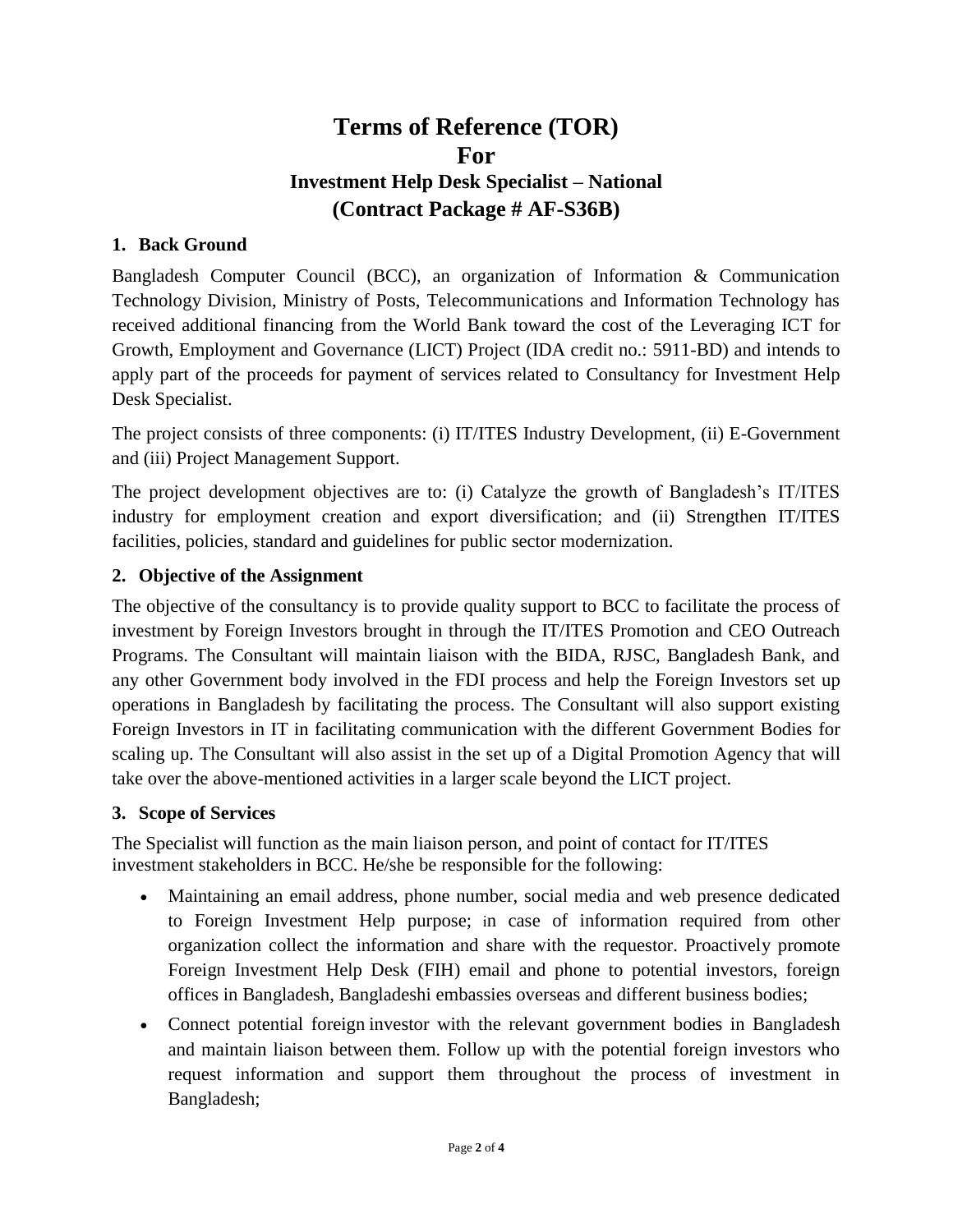- Post investments follow up to ensure that the operations are going smooth. In case of complications work with government bodies and potential foreign investors to make sure that the issues are addressed quickly;
- Facilitate arrangement of seminars, meetings and other events for potential foreign investors with the stakeholders. Facilitating arrival documentations like visa, invitation letter etc;
- Identify issues that are hampering foreign investment and report those issues to the authority.
- Document the Investment process and suggest process simplification steps
- Work on the official process to establish a Digital Promotion Agency under BCC that will take over the activities of LICT project related to Industry Promotion and Foreign Investment facilitation.
- Provide services, within respective field of responsibility and competence, if needed and requested by the project implementation unit;

# **4. Qualifications & Experience**

- At least a master's degree in related discipline.
- Minimum 8 years working experience; of which at least 5 years' of related experience.
- Experience in working with the Government of Bangladesh.
- Experience with Business Process re-engineering or simplification will be appreciated.
- Excellent communication and writing skills; with high fluency in English and Bangla, both written and spoken.
- Strong administrative and analytic skill.
- Ability to establish and maintain good working relationship to facilitate work goals.
- Demonstrated results oriented approach to work.

# **5. Reporting Arrangements**

The Investment Specialist will assist and report to the Project Director, under the general supervision and guidance of the Project Team Leader.

# **6. Duration of the Assignment:**

The duration of the assignment will be about 18 months and may extend subject to satisfactory performance of the Specialist & Project Extension.

# **7. Facilities to be provided by the Client:**

Project will provide appropriate office space and other associated (data, information, furniture, stationeries, etc.) necessary to carry out the assignment.

# **8. Reporting requirements/deliverable:**

The Investment Specialist will need the following reporting requirements/deliverables, but not limited to: